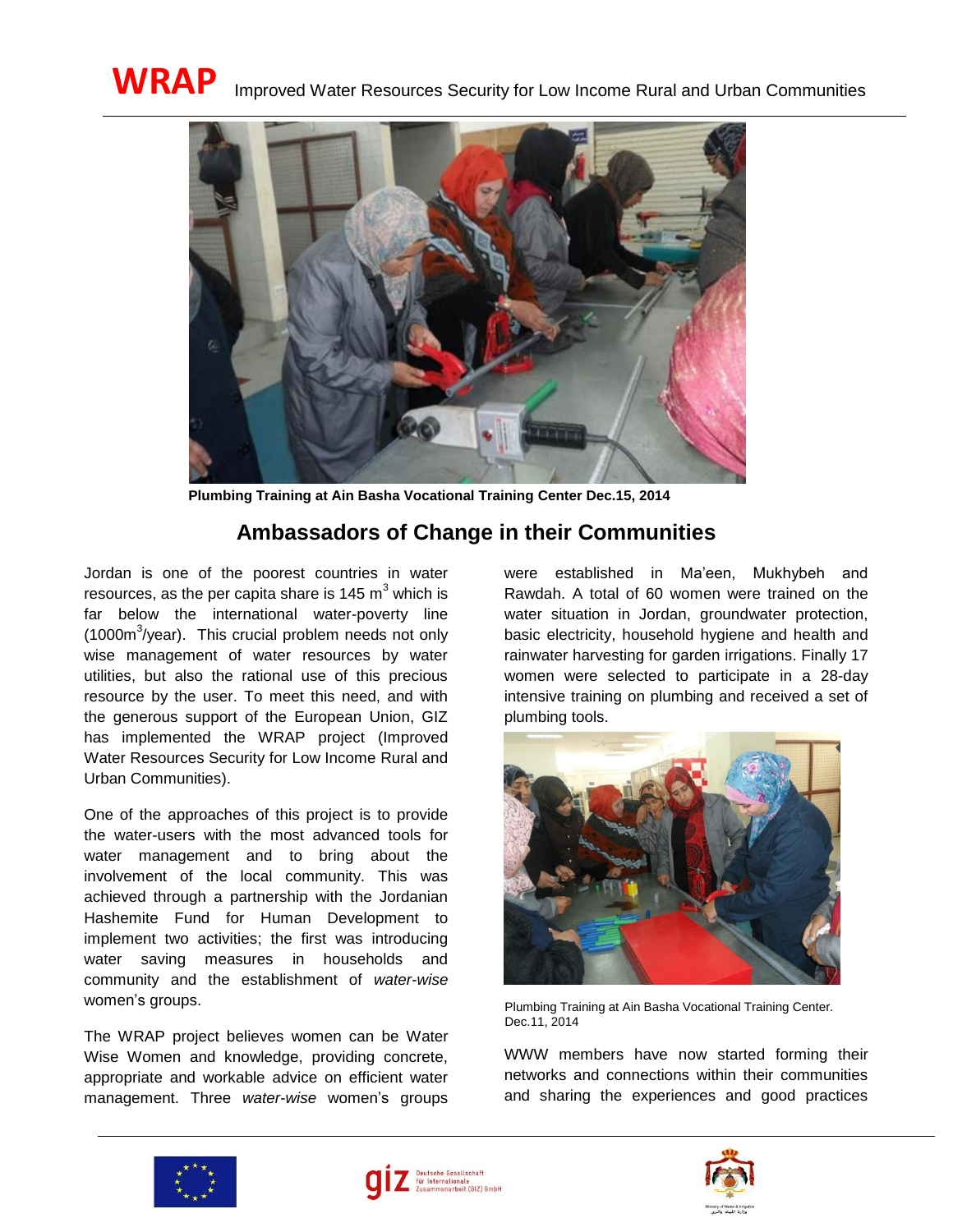gained. Moreover, they will help JOHUD to install the water saving devices in their communities. A month after the final plumbing training course was completed, we met these women again and they shared their achievements. We're proud to share with you here the success stories of five selected women.



Tool Box distributed to the participants during the training

**Hind Al Nawaji**, is a member of *Water Wise Women* from Rawdah. Hind was smiling when she told us her story, remembering how lucky she was to participate by chance. Hind says: "I didn't even know what *Water Wise Women* were until a friend of mine who is going to get married soon, asked me to participate instead of her." She asked her husband's permission, as according to the village culture, women should not go outside of the house without the husband's permission. Hind faced a lot of opposition from her husband, but luckily she managed to convince him.

Hind was very happy about the information she started to learn about water conservation. Until then, she hadn't worried about the water leakage in her house. She told us: "After the training I put a bucket under the water tap and was shocked in the morning to see how much water we were wasting without even knowing." Consequently, she is very proud of the basic water harvesting techniques she is using now in her house.

She told us another amusing story. After she had completed the plumbing training, the kitchen tap broke and her husband did not believe in her ability to fix it, therefore he brought a male plumber to fix it and this man asked for 28 U.S Dollar, which her husband could not afford at that time. After convincing him to allow her to try, she was able to fix it for only 2 U.S Dollar. After that, Hind said with shining eyes: "Finally my husband believes in me."

Hind was surprised at her inner potential, as she described it. She is now a stronger and more confident woman. She believes in herself and her ability to make a difference. She even undertook the voluntary maintenance of the Development Directorate at Rawdah.



Yusra Yousef at Rawadah. Jan. 20, 2015

**Yusra Yousef:** Another member of *Water Wise Women* from Rawdah, she was amazed at the huge amount of information she learned, through her participation in the project, about hygiene, water harvesting, electricity and plumbing. "Now I am no longer using the chemical cleaning products and use only the natural one such as brewed tea and lemon," Yusra says. Moreover, I learnt basic hygiene at personal and household level. She was smiling and looking at her five-year daughter when she said, "Yesterday my little daughter was telling me how to clean the toothbrush". She was proud to confirm, "I passed all the information I learned to my children and family members. Yusra also participated in the





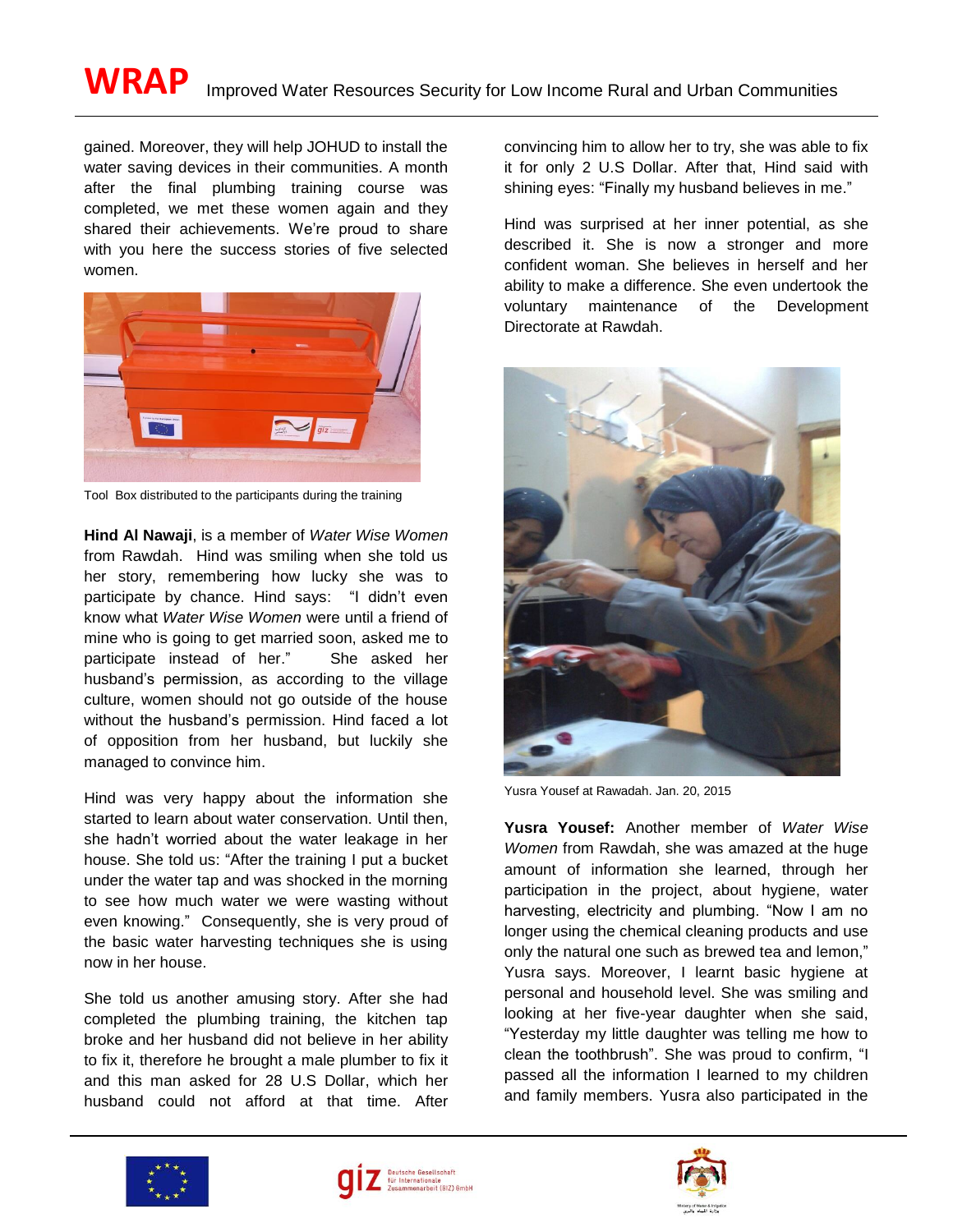## WRAP Improved Water Resources Security for Low Income Rural and Urban Communities

plumbing training, and as she mentioned, her husband now calls her the house plumber. Yusra undertook the full maintenance work of her house after she had completed the training and, as a result her water consumption was reduced from 4  $m^3$  every two weeks to 4m<sup>3</sup> every 20 days. Moreover, she has now accepted an offer to do the plumbing work for a newly built member of *Water Wise Women* from box that was given to her during the training.



Muntaha Al Nabulsi at Ma'een. Jan. 21, 2015

**Muntaha Al Nabulsi:** is a member of *Water Wise Women* from Ma'een. Muntaha was lucky to have the approval and the blessing of her husband to participate in the programme. "This is the best experience in my life", Muntaha started her story, and "I learned a lot about water conservation, water harvesting and the current situation of water in Jordan.

Even though she had to leave her home at 6:00 a.m. to be able to join the plumbing training, she was so happy and motivated to learn all the important information. Muntaha was proud to inform us about the full water network maintenance she had done for her house, which could not have been done without the support of the EU, GIZ and JOHUD. She is planning now to open her own business in plumbing after she gets the certification.



Fatima Abu-Gaith at Ma'een January 21, 1015

**Fatima Abu-Gaith:** a member of *Water Wise Women* from Ma'en, unfortunately, Fatima did not have the same support from her husband as her friend, Muntaha, in the beginning of the training, but she managed to convince him later. Fatima was shocked with the information she learnt about the water situation in Jordan, "I used to waste a lot of water- but not after I learnt these facts. I have to conserve the water for the coming generations," Fatima says.

Fatima described herself as lazy woman, enjoying doing nothing, but the training motivated her to work and be a productive member of society. Attending the training was a challenge to Fatima, since she had to leave her three young children at home. After the training, Fatima fixed the water network at her parent's house, and now they don't waste water.

Different from Muntaha, Fatima is not dreaming of having her own business, but will do voluntary work if needed for those in her neighborhood.

**Ibtisam Falah:** is a member of *Water Wise Women* from Ma'en. Ibtisam is a government employee and therefore, wasn't able to attend all the sessions. But she was happy at the level of information she got which she shared in her workplace.

With her WWW group, she delivered voluntary awareness workshops in schools and governmental institutions. She even fixed a problem of water leakage at her friend's house.